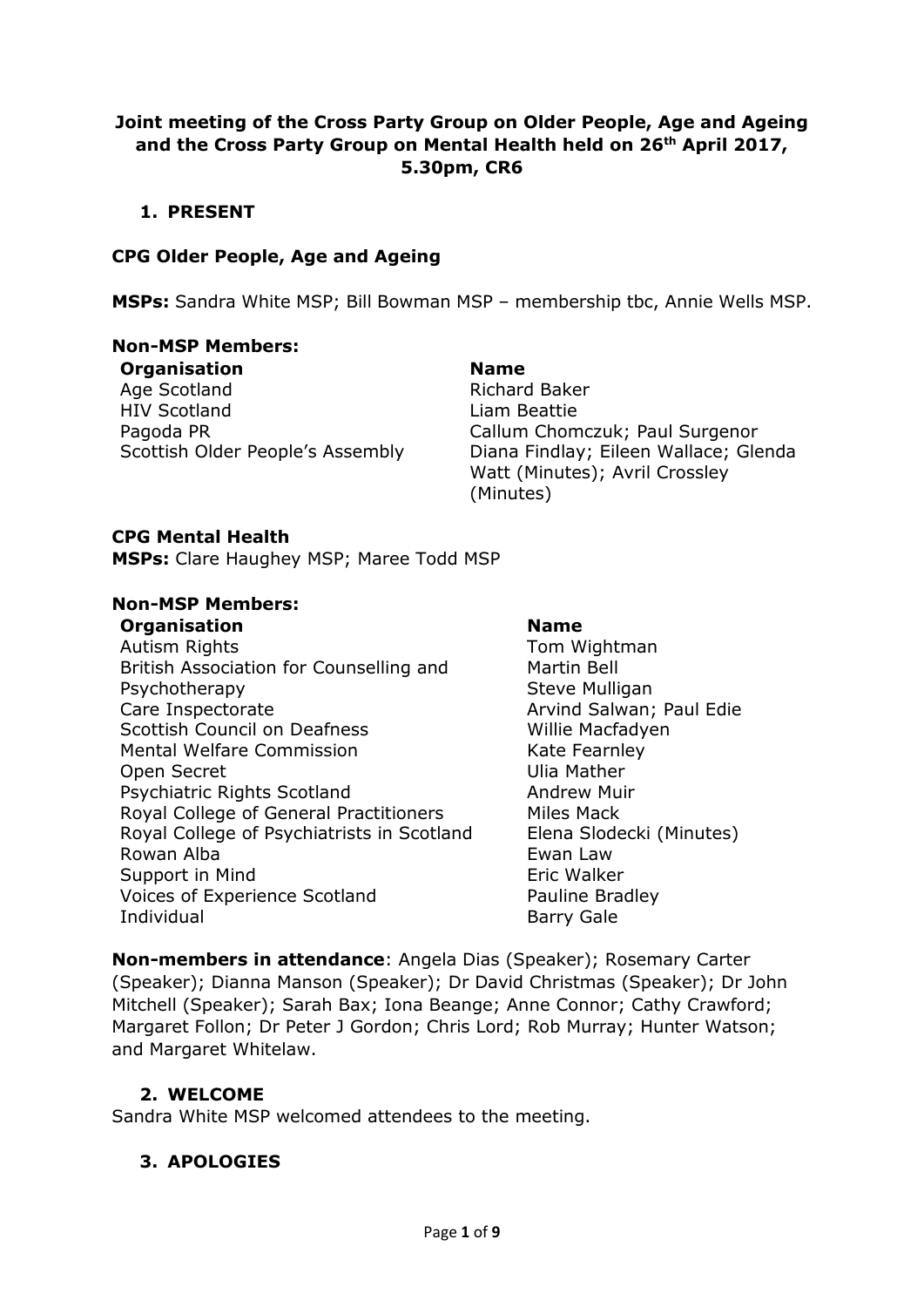Apologies for absences were received from: Beverly Bergman; Avril Hepner, Robert McGeachy; Carolyn Lochhead; Cath Logan; Alison Clyde; Hilary Robertson; Housing Options Scotland; Julie Robertson; Anna Buchanan; Alan Spinks; Nigel Henderson; Tom Berney; Bill Johnston; Sandra Martin; Sheila Duffy; Stacey Webster; Valerie Smith; Rohini Sharma Joshi.

# **4. MINUTES**

## **a. Minutes of the CPG on Older People, Age and Ageing meeting held on 27 January 2017.**

Minutes of the previous meeting held on 25 January 2017 were accepted as accurate. Glenda Watt, Secretariat of the CPG on Older People, Age and Ageing, provided an update on funeral poverty. It was also noted Fraser Johnson of Cycling Without Age has offered to give a presentation at a future meeting of this group. Sandra White MSP noted she was tasked to write a letter on behalf of the CPG regarding concessional fares and Integrated Joint Boards. The letters had been sent.

## **b. Minutes of the CPG on Mental Health meeting held on 24 January 2017.**

Minutes of the previous meeting held on 24 January 2017 were accepted as accurate. In relation to the theme of the previous meeting, Veterans' Mental Health, Glenda Watt brought attendees attention to Poppy Scotland and its consortium of organisations linked to older people who are now in receipt of £4M funding to provide services for older veterans.

# **5. OLDER PEOPLES' MENTAL HEALTH**

The group heard short presentations from invited guest speakers which was followed by a question and answer session.

*'The Mental Health Strategy 2017-2027 – its application to older people'* Dr John Mitchell, Principal Medical Officer and Psychiatric Adviser, Scottish Government

Dr Mitchell thanked the group for inviting him to speak and for allowing him to be the first speaker on the agenda. Dr Mitchell's presentation covered the Mental Health Strategy: 2017-2027. He had proposed reflective questions. In 10 years' time Scotland will be quite different, and priorities will shift and change, which means the Strategy needs the ability to change as time goes by. This Strategy connects to other Scottish Government health strategies including: autism, dementia, road to recovery, alcohol framework, keys to life, suicide prevention, and palliative care. The Scottish Government will host a biannual forum, as a big event is needed to allow a broad range of stakeholders to get around the table to shift, change, and reassess priorities as time goes by. Dr Mitchell posed the question how can we deliver improved services for older people, as well as everyone else?

Dr Mitchell explained the vision is the heart and soul of the Strategy. There are fundamental ideas in the Strategy. There needs to be parity between physical and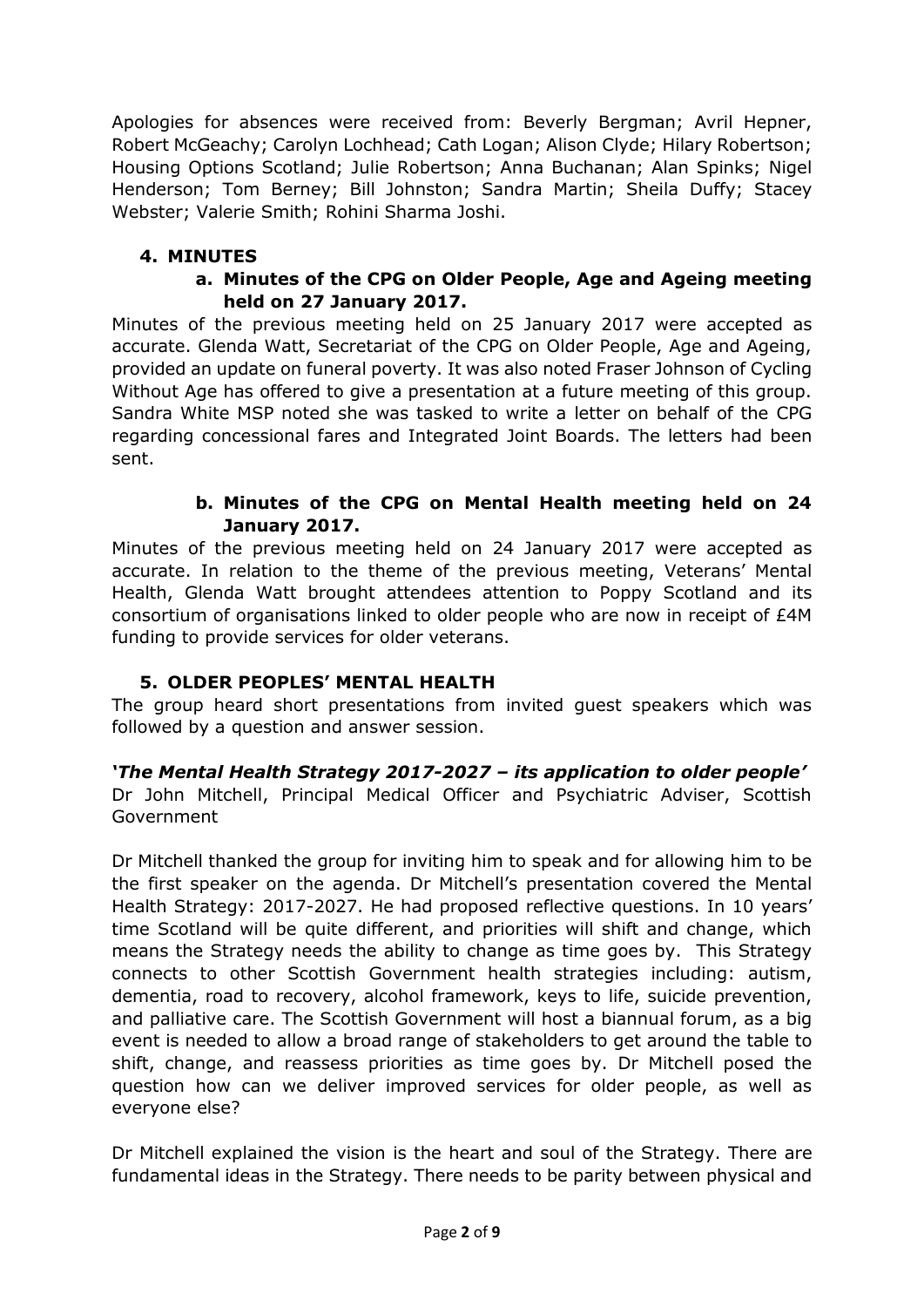mental health and all health needs thought of together. Access to treatment is important and early intervention. Dr Mitchell highlighted the issue of premature mortality: in Scotland you die 15-20 years younger than someone of the same social class if you have a mental illness. Finally, Dr Mitchell referenced the Strategy's rights-based approach and its aim to optimise peoples' involvement in their own care. Dr Mitchell backed a need to show, in mental health, that what we're doing matters and we need data to do this.

In the discussion that followed, these points were raised:

Dr Peter Gordon, Psychiatrist for Older Adults, West Lothian noted within the 10 year vision he could see only two references to older people. Dr Gordon also commented there's no mention of 'realistic medicine' in the Strategy.

Tom Wightman, Autism Rights, commented that you need a diagnosis of autism before you can get access to services. The criteria for getting a diagnosis is limited to people who have a mental health problem or who have learning disabilities. How is this going to help people who have autism but not either of those problems and still need help?

Bill Bowman MSP asked Dr Mitchell to expand on the comment that people with a mental illness are dying 15-20 years before their peers, and asked from which point this applies, i.e., from first diagnosis?

Dr Mitchell advised that 'realistic medicine' is a government policy, so there is an implicit assumption government policies connect to each other without necessarily referencing each other in text. The Strategy tries not to be diagnostically specific to anything. It is about mental health and wellbeing at a population level. The issue about premature mortality is as bold as, when you take two people in Scotland who have identical characteristics, the person with mental health issues is going to die 17 years earlier than you would expect. It's a universal finding across a population level. It's big data that has shown this.

Margaret Whitelaw from Lenzie Co Housing Group noted there is one reference to housing in prevention and early intervention and wondered if the strategy goes wider and includes the importance of a sense of place.

Hunter Watson advised he is concerned at the level of prescription of antipsychotic drugs. If these antipsychotic drugs do cause people to die prematurely it would seem to be a contravention of the Human Rights Act. Hunter asked Dr Mitchell whether he agrees legislation is required to tackle this problem.

Liam Beattie, HIV Scotland, asked for more information about how the Scottish Government plans to take forward antidiscrimination stigma and how it will be measured.

Dr Mitchell noted the Government has reached out to colleagues in housing policy. On the antipsychotics issue, Dr Mitchell noted learning disabilities and autism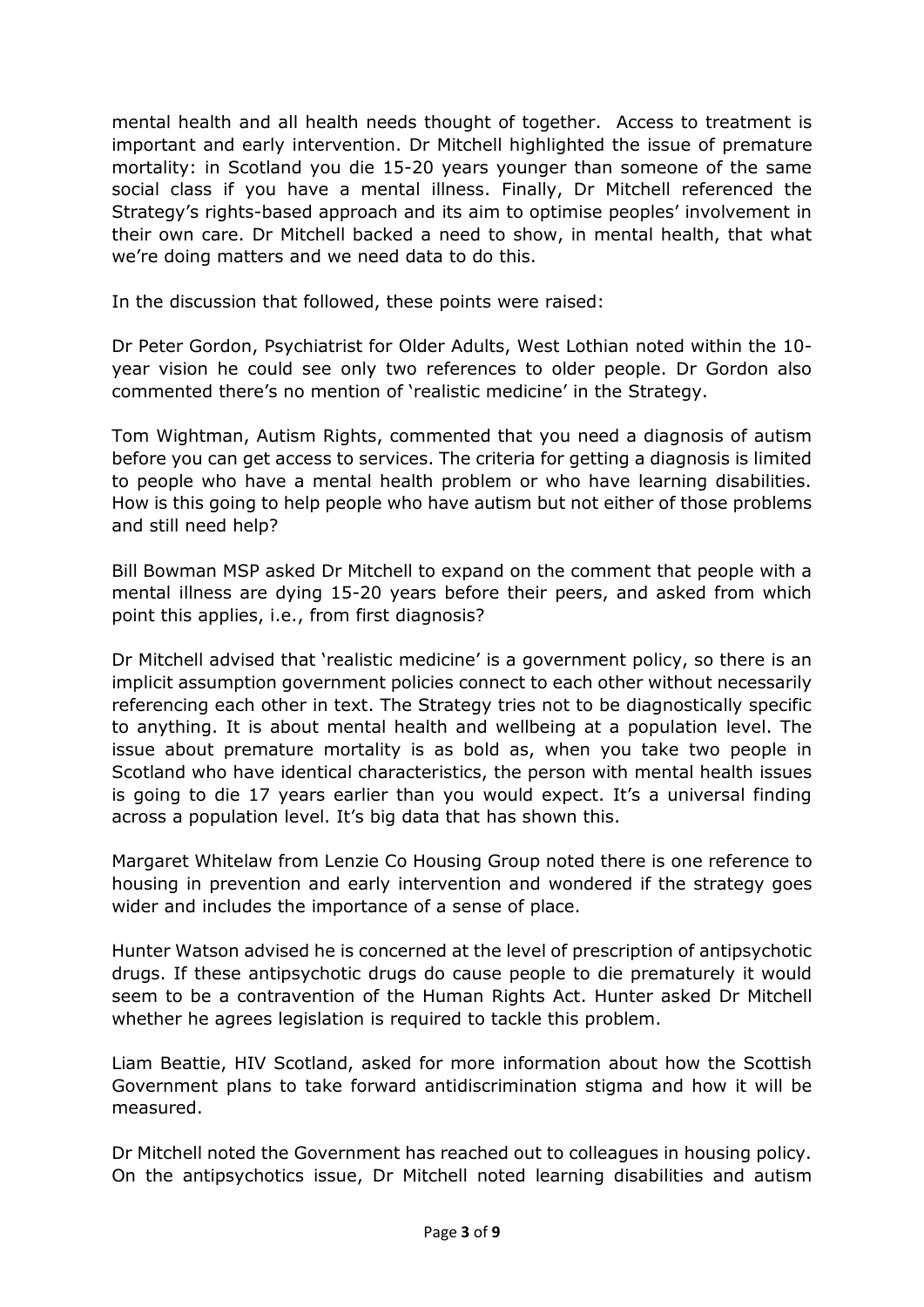colleagues have also expressed similar concerns. One action in the strategy is to develop a quality indicator and one of the measures proposes to look at use of antipsychotics for treating disorders other than psychosis. Dr Mitchell noted legislation is for politicians. Dr Mitchell referenced the 'See Me' campaign which has been working very hard on stigma and discrimination.

Andrew Muir, Psychiatric Rights Scotland, referenced the Duke of Hamilton, diagnosed with vascular dementia, who was forcibly put in hospital.

Dianna Manson, Age in Mind, referenced her concern on issues with out-of-hours services for people with a mental health condition, particularly long-term enduring conditions.

Miles Mack, Royal College of GPs, noted Action 15 of the Strategy provides for access to dedicated mental health professionals, particularly in GP clinics, and questioned what these primary care mental health workers would be and how they would fit in with the wider organisation.

Julia Mather, Open Secret, asked whether there are going to be any criteria for prescribing people antidepressants before sending them to a psychological therapist.

Dr Mitchell advised the Mental Welfare Commission is here to protect peoples' rights and investigate concerns. In reference to out-of-hours services and longterm conditions, Dr Mitchell noted a review is currently underway of services during public holidays and mental health is being considered as part of this work. In relation to the primary care model, a number of pilot projects are being tested in different places. In relation to antidepressant prescribing, NHS Education Scotland give advice about what psychological therapy is appropriate for which conditions.

## **Angela Dias, Change Network Officer, Action in Mind with Rosemary Carter and Dianna Manson**

Angela thanked the group for the opportunity to speak. Angela advised she is part of the project called Age in Mind which looks at how people grow older with mental health conditions and what the issues are in terms of discrimination and stigma across Scotland. Angela explained people go to psychiatric services until they're 65, then they are transitioned to older peoples' services. A lot of people have said this structure constitutes institutional discrimination. When people go into older peoples' services with a long-term condition, they expect a certain level of treatment. Angela suggested that service is dramatically reduced when they go into older peoples' services. In addition to that there is a huge focus on dementia. Angela noted she is not aware of anyone being given a sensible, self-directed support budget with a level of control. It's not just about money, it's about attitude and low-expectations for older people.

Rosemary Carter greeted the group, noting she is there to talk about the conditions that prevail for Services for Old Age Psychiatry in Lothian. Rosemary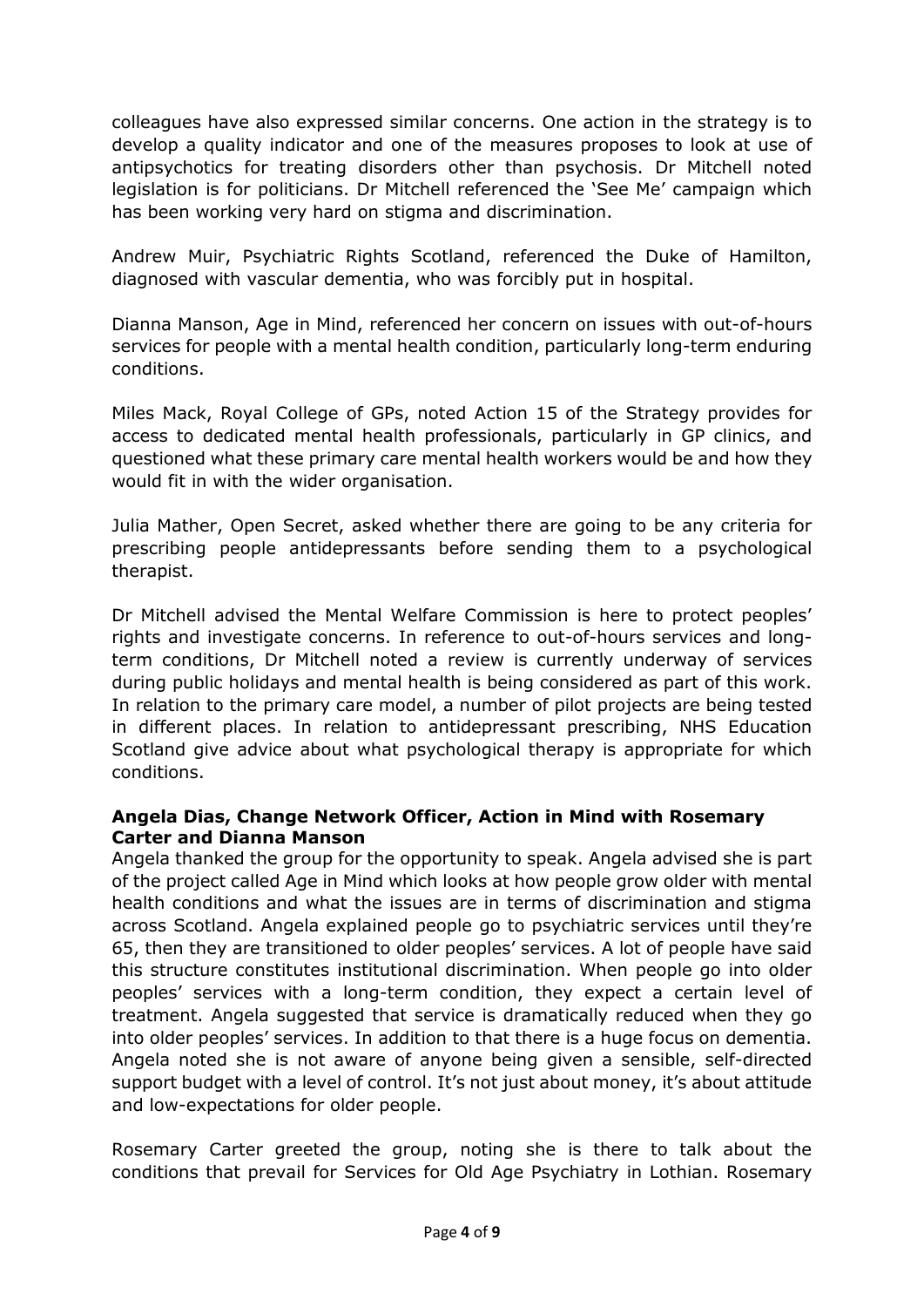advised the group she is 70, paranoid schizophrenic and in the care of a community psychiatric nurse and consultant psychiatrist. Rosemary noted that the care she receives from Services for Old Age Psychiatry is greatly diminished from the care that she received from the Adult Psychiatric Services. Rosemary advised that she has been told to take concerns out of hours or at the weekend to NHS 24, Breathing Space, or to the Samaritans if there is a psychiatric emergency but none of these organisations are staffed by professionals who are psychiatrically trained. On a positive note, Rosemary told the group that four months ago a rapid response team for Old Age Psychiatry was put together which is accessible through a GP. Rosemary suggested more funding and more services are needed to contribute to Services for Old Age Psychiatry and that unless this happens there will be a tidal wave of elderly mental patients who are the first generation of elderly mental patients to be out in the Community and mentally ill.

Dianna Manson noted she was given a diagnosis of paranoid schizophrenia while a medical student. Dianna told the group she has moved from lifetime of care in an asylum to working and living within the community and back again. Dianna questioned why she has come full circle through no choice of her own, to be returned to the institutional life of a long-term continuing care in hospital for complex mental health conditions. Dianna suggested NHS hospital provision is more expensive than care in the community and also suggested by capping services at 65 and over, personal needs are bypassed.

In the discussion that followed, these points were raised:

Sandra White MSP noted the she will take the issue of over-65s being treated differently to the Scottish Government and asked whether the doctors seen in an Old Age setting are different doctors. Dianna answered they are the same doctors.

Hunter Watson said he thought the presentations from the speakers were brilliant. Hunter asked whether speakers are aware of the convention on the rights of persons with disabilities and, if so, are of the opinion Scottish legislation should be revised to take account of it. Dianna noted she is aware and sits on one of the committees.

Margaret Whitelaw, Lenzie Co Housing Group, commented that transitions, in general, are a very big problem in healthcare.

Ewan Law, Rowan Alba, asked whether Angela had come across or represented individuals or older veterans who have had trouble getting re-diagnosis or diagnosis on the autistic spectrum. Angela noted she has spoken to a couple of people who expressed this.

Tom Wightman expressed concern that there is no provision in care homes for autistic people with dementia. Dianna referenced a MWC report of someone with autism who was wrongly put into the type of care and that lady committed suicide. Kate Fearnley, Mental Welfare Commission, commented on the point about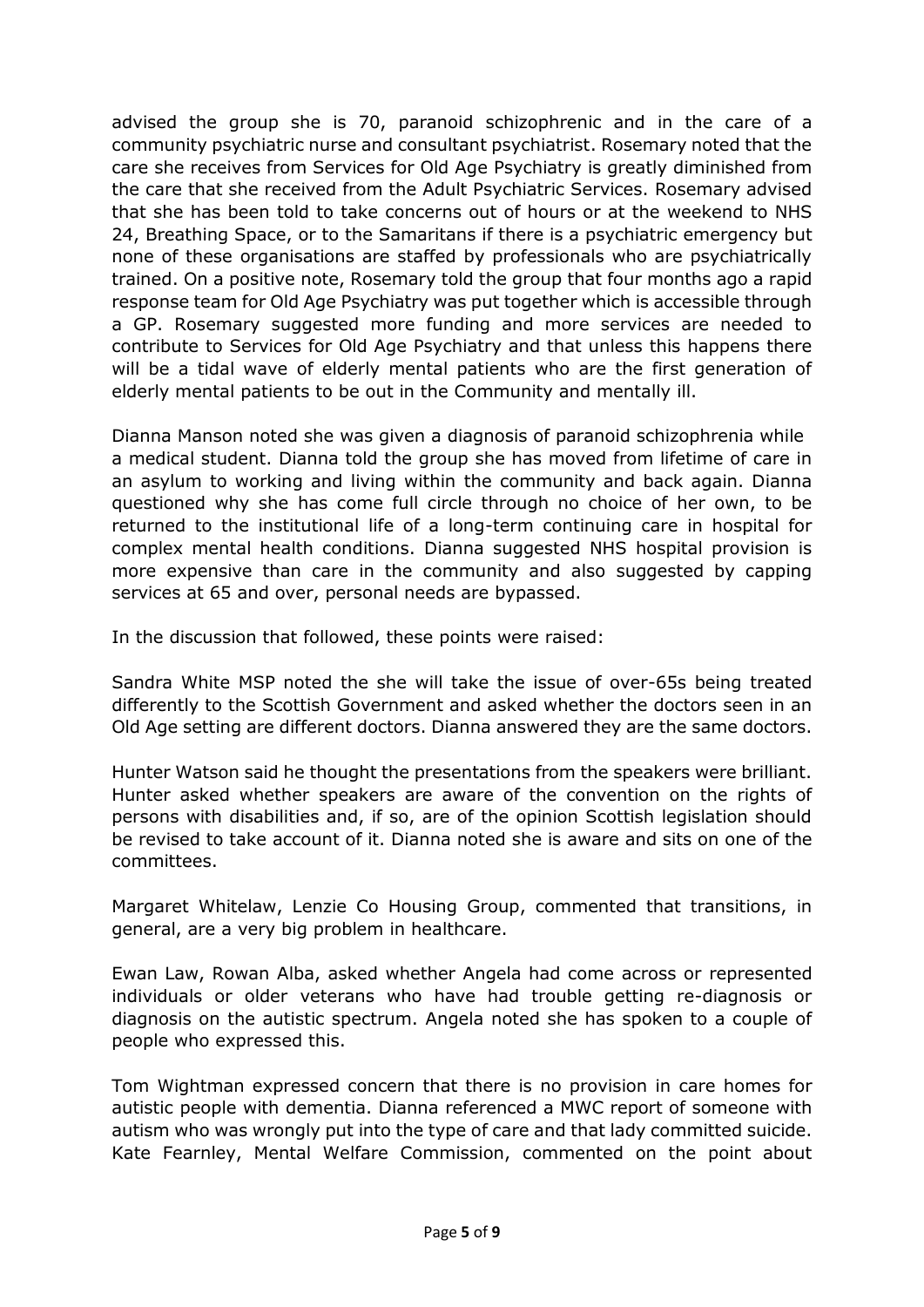autism, stating next year the commission will be developing a vision for services on adults and collecting experiences of services.

Eileen Wallace, member Scottish Older Peoples' Assembly, noted transitions from CAMHS [Child and Adolescent Mental Health Services] to General Adult services are mentioned but transitions to older age services are not.

#### *'Depression in older age: do we know enough?'*

Dr David Christmas, Consultant Psychiatrist, Advanced Interventions Service, Dundee

Dr Christmas explained he works in a NHS nationally funded specialist service, seeing people with depression and OCD who don't respond to usual treatments. About one-in-eight referrals for assessment is for people over 65. Dr Christmas spoke about context, uncertainties about treatment, and future challenges. One challenge is there is very little evidence to guide treatment decisions in older people with depression. Applying 12-month prevalence rates, around 1 in 5 cases of depression are in over 65s. The problem with this is that prevalence rates are almost always an underestimation. Significant amounts of depression are occurring in older age. Dr Christmas agreed that like people are saying, this often gets missed and is rarely a focus of treatment. Most of what we know about the effectiveness of drug treatments, come from trials of people between 18-65, probably from America, probably volunteers, and who don't look like anything seen in clinical practice. Dr Christmas noted that little is known about the preferred treatment strategies for people with dementia or about the effectiveness of maintenance treatments for depression in older people beyond 12 months.

Data from Improving Access to Psychological Therapies shows over 90% of all referrals from this programme come from people aged between 18-64, just over 6% referrals were for older adults. Dr Christmas noted only three-quarters of NICE studies report age of patients. Dr Christmas suggested there is a huge gap in research and treatment opportunities and what we know about treating this group. Dr Christmas stated there is a lack of evidence to tell us whether psychological therapies are effective in older people and in more severe or chronic depression. Dr Christmas referenced 365 studies, out of which only 1% had evidence on moderate depression in older age. Finally, Dr Christmas noted it is not known what the risk versus benefits are for maintenance treatments and psychological therapy for moderate depression.

In the discussion that followed, these points were raised:

Hunter Watson, stated current mental health legislation permits someone suffering from severe depression to be detained in hospital and given ECT and asked what Dr Christmas' attitude is to that.

Dr Peter Gordon suggested studies look at younger adults and not older adults due to being driven by the pharmaceutical industry and questioned the risks and benefits of long-term treatments.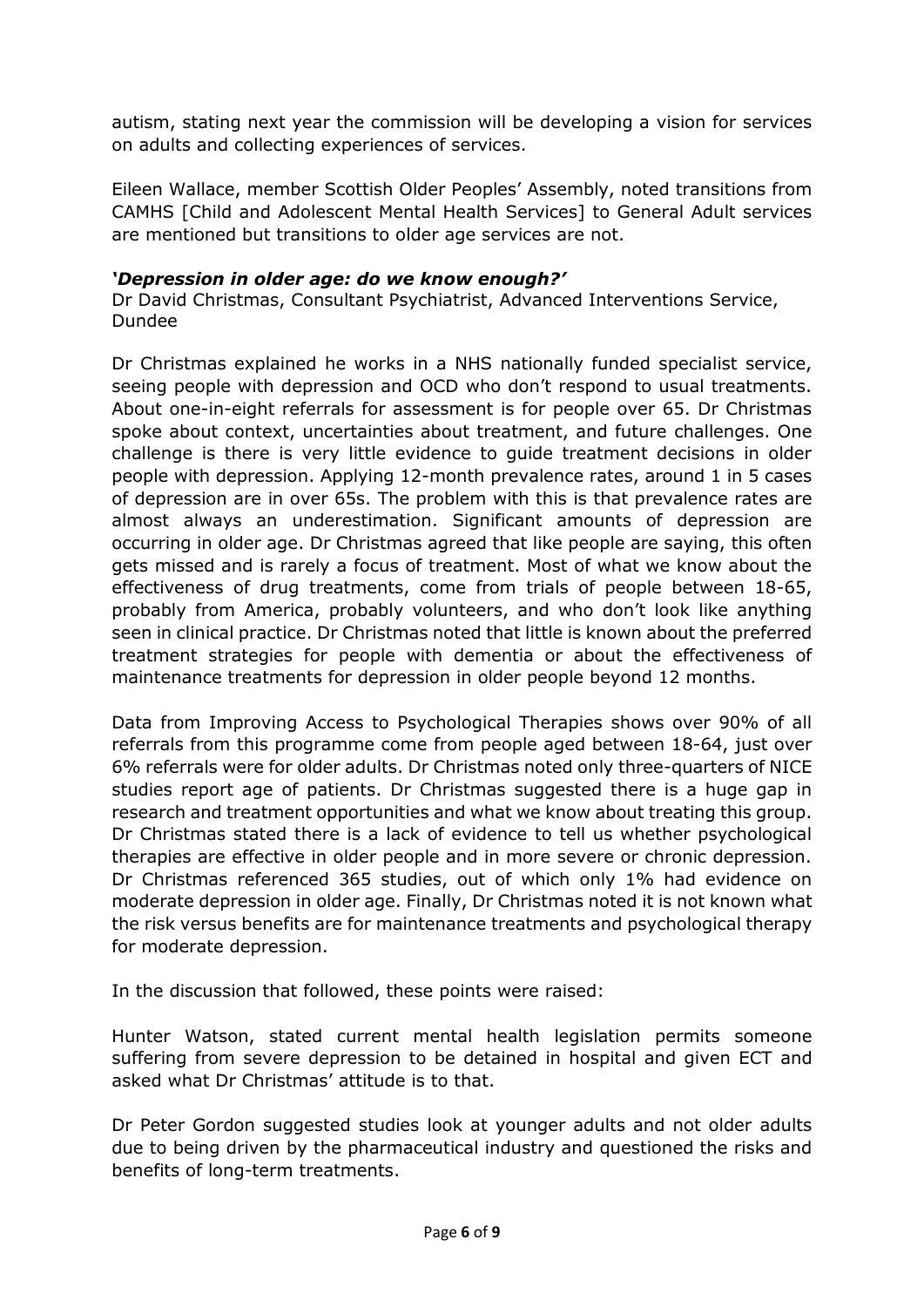Kathy Crawford, Lothian HIV Patient Forum, asked whether any of the studies included people in older age group who are also HIV positive and what are the results out of that.

Dr Christmas noted ECT treatment in Scotland is monitored very closely and whilst ECT is not without potential side-effects, in terms of effectiveness, 80% of people who receive ECT will get 50% better. Dr Christmas commented studies on the long-term benefits/risks of treatment with antidepressants are convincing in adults between 18-65 but less is known in older people. In response to the query regarding outcomes in older people who are HIV positive, Dr Christmas noted he isn't aware of any studies but is happy to look at whether those two groups coincide in any research.

*[Following the meeting Dr David Christmas has submitted further information in relation to treatment of depression in HIV-infected persons. Please see Appendix A]*

Margaret Whitelaw, Lenzie Co Housing Group, stated pharmacological companies do not take dosing across a lifespan into account when conducting trials, particularly as there are biological changes across as people age.

Dianna Manson questioned why more money isn't spent researching the genetic factors of response to medications. Dianna also commented that a lot of people who have ECT are very seriously unwell and they turn around very quickly after having ECT. It is not known why but it's well monitored. Medications are not well monitored and require more research.

Maree Todd, MSP, declared that prior to becoming an MSP she was a specialist mental health pharmacist. Maree asked whether Dr Christmas could share further information on the types of medical trials that are conducted.

Dr Christmas agreed there are changes in people across their lifespan and would like to think this is considered. In response to the question on genetics, for the last 30 years people have been predicting genetics will revolutionise treatment of mental health in the next 5 years. There are over 100 different genes that seem to confer some risk for schizophrenia and most seem to overlap with bipolar disorder, none have been shown to give reliable predictors of response or tolerability of medication. Dr Christmas noted there needs to be reliance on clinical practice, seeing people regularly and adjusting or trying different options. Dr Christmas noted drug trials are set up to show giving a drug is a little bit better than not giving a drug or a placebo. Those with comorbidities or psychiatric illness are excluded from drug trials. Dr Christmas referenced STAR-D, a very large realworld study of stepped care for depression (3,900 people). A key finding for most psychiatrists is that likelihood of response after the first two antidepressant treatments trials falls off.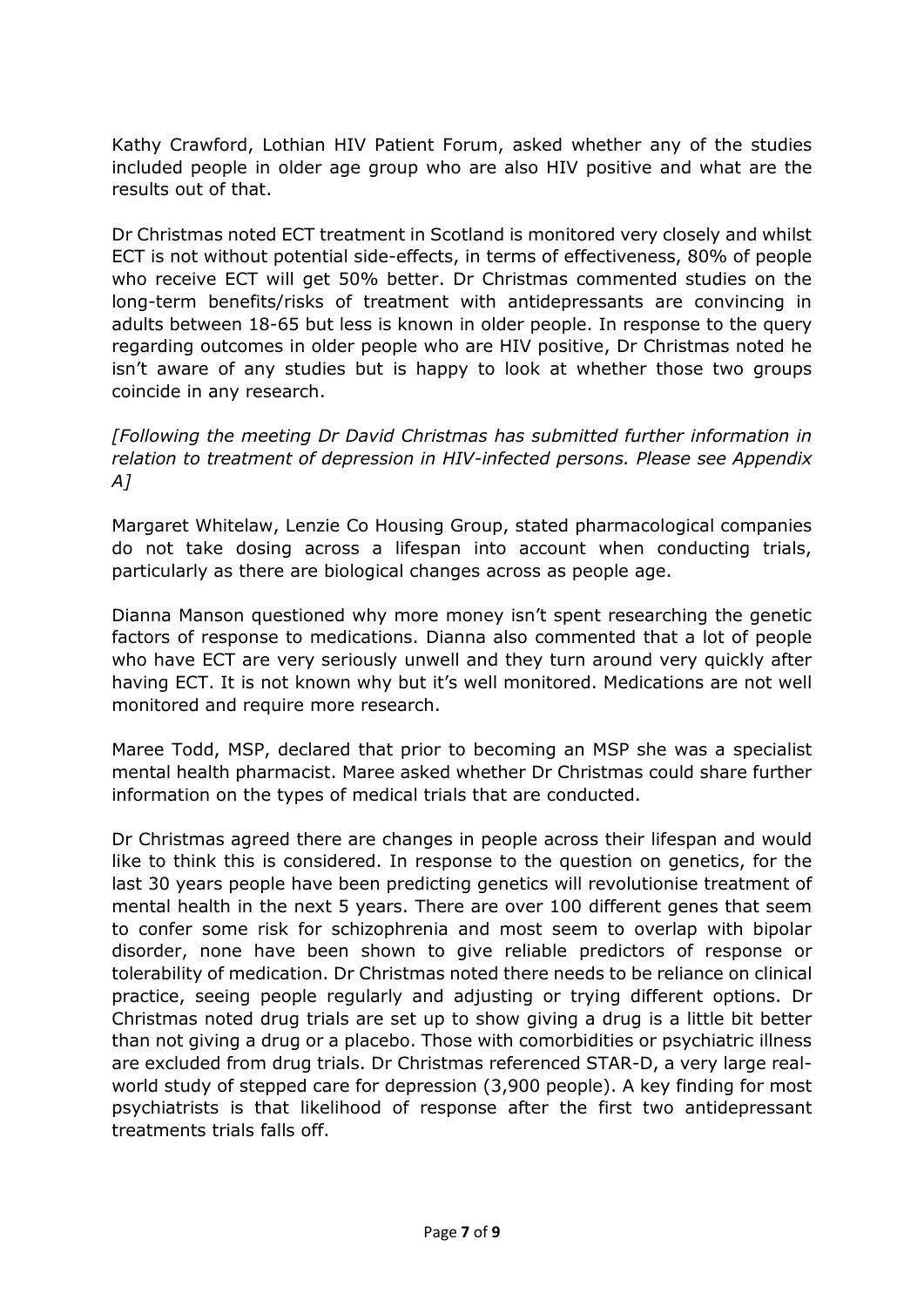Dr Miles Mack, Royal College of General Practitioners, noted he has a special interest in mental health and has worked together with Maree Todd in NHS Highlands. Dr Mack made a plea for generalism and patient care to be delivered by people who are able to see them in their entirety.

Margaret Whitelaw, Lenzie Co Housing Group, suggested there should be a no detriment cause, and people should take their level of service with them across their life course.

Hunter Watson intimated the problem with ECT is that politicians listen to experts and information from experts is not always the full information. Hunter suggested the most recent SEAN report does not make obvious the risks of giving ECT, which he states includes long-term and permanent memory loss.

Dr Christmas suggested when people talk about generalism there are lots of different components and it is continuity which people value the most. Dr Christmas agreed that transitions are really important and is a topic which has been talked about by the Royal College of Psychiatrists for years. Dr Christmas commented there may be cases where people do not get good advice about ECT and stated he was not placed to talk about that. All information from SEAN and the Royal College of Psychiatrists, clearly highlights around 2/3 people will experience short-term memory problems from ECT. Dr Christmas did not believe that there was good evidence that ECT causes brain damage and suggested it is important to note depression, and specifically chronic depression, has a significant impact on memory.

# **6. DATE AND TIME OF NEXT MEETING**

Sandra White MSP noted that, due to the meeting already running over time, dates and times for the next meeting will be circulated to the respective groups by their Secretariat.

# **ADDENDUM**

The date and time for the next meeting of the CPG on Older People, Age and Ageing is Wednesday, 6 September from 13.00-14.30pm.

The date and time for the next meeting of the CPG on Mental Health is Tuesday, 5 September from 18.00-19.30 in CR4.